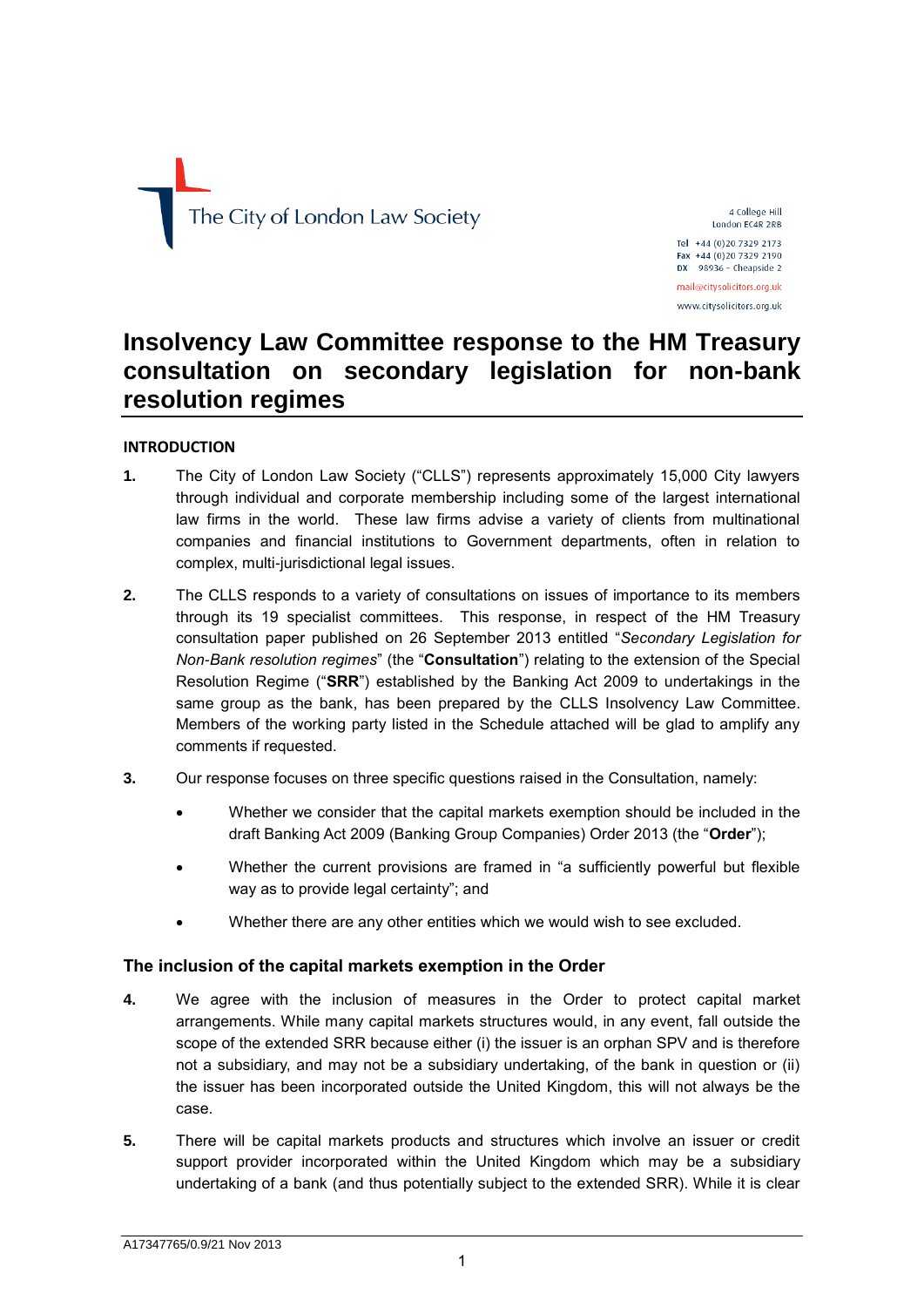that the purpose of legislation is not to allow the Bank of England to exercise a stabilisation measure in relation to such entities, the theoretical possibility that this could occur (which may be highlighted in risk warnings relating to the product in question) could deter potential investors.

# **The drafting of the capital markets exemption**

**6.** While the Order has been drafted so as to make it clear that capital markets arrangements should not fall within the extended SRR, we have identified a (limited) number of areas where there might still be some degree of legal uncertainty. The suggestions outlined below are intended to remove any such uncertainties.

#### **Conformity with other relevant legislation**

- **7.** While we welcome the proposed carve-outs contained in the Order, we are concerned that there may be unnecessary uncertainty if some companies were categorised as "*securitisation companies*" for the purposes of regulation 4 of the Taxation of Securitisation Companies Regulations 2006, but fell outside the exemption contained in the Order which was intended to catch securitisation vehicles.
- **8.** Similarly, the Consultation states that covered bond companies are intended to be excluded from the scope of the SRR, but uncertainty may arise, based on the current drafting of the Order, in relation to companies which own or manage assets directly or indirectly forming the whole or part of the security for a capital market arrangement. It would be an unhelpful outcome if such companies were caught within the definition of a "*covered bond vehicle*" contained in the Finance Act 2011, but might not benefit from the protection which the Order intends to give covered bond vehicles.
- **9.** We would therefore suggest that the solution to the points highlighted in paragraphs 7 and 8 above would be to insert a new paragraph 2(3) in the Order, before the current paragraph 2(3), which would read:-

*"The undertaking must not be either (i) a company or limited liability partnership which satisfies the requirements of sub-paragraphs (a) and (b) of paragraph 53(7) of Schedule 19 to the Finance Act 2011 or (ii) a company of a type referred to in regulation 4(2) of the Taxation of Securitisation Companies Regulations 2006."*

- **10.** What is now paragraph 2(3) of the Order, to be renumbered paragraph 2(4), would then cover capital markets arrangements which did not involve a "covered bond vehicle" or a "securitisation company".
- **11.** We believe that this approach has the obvious additional benefit of reducing the scope for uncertainty, and simplifying the relevant regime, by reducing the number of different rules that securitisation companies and covered bond vehicles need to comply with.

#### **Bonds and commercial paper**

- **12.** The current definition of "*capital markets investment*" contained in the Order does not completely track the equivalent definition contained in Schedule 2A to the Insolvency Act 1986, as the definition contained in the Order appears to exclude issues of bonds and commercial paper falling within paragraph 3 of Schedule 2A.
- **13.** It is not clear why the theoretical ability of the Bank of England to exercise a stabilisation option in relation to a SPV which has provided security would depend entirely on whether or not the relevant security had been provided in respect of bonds which had been rated by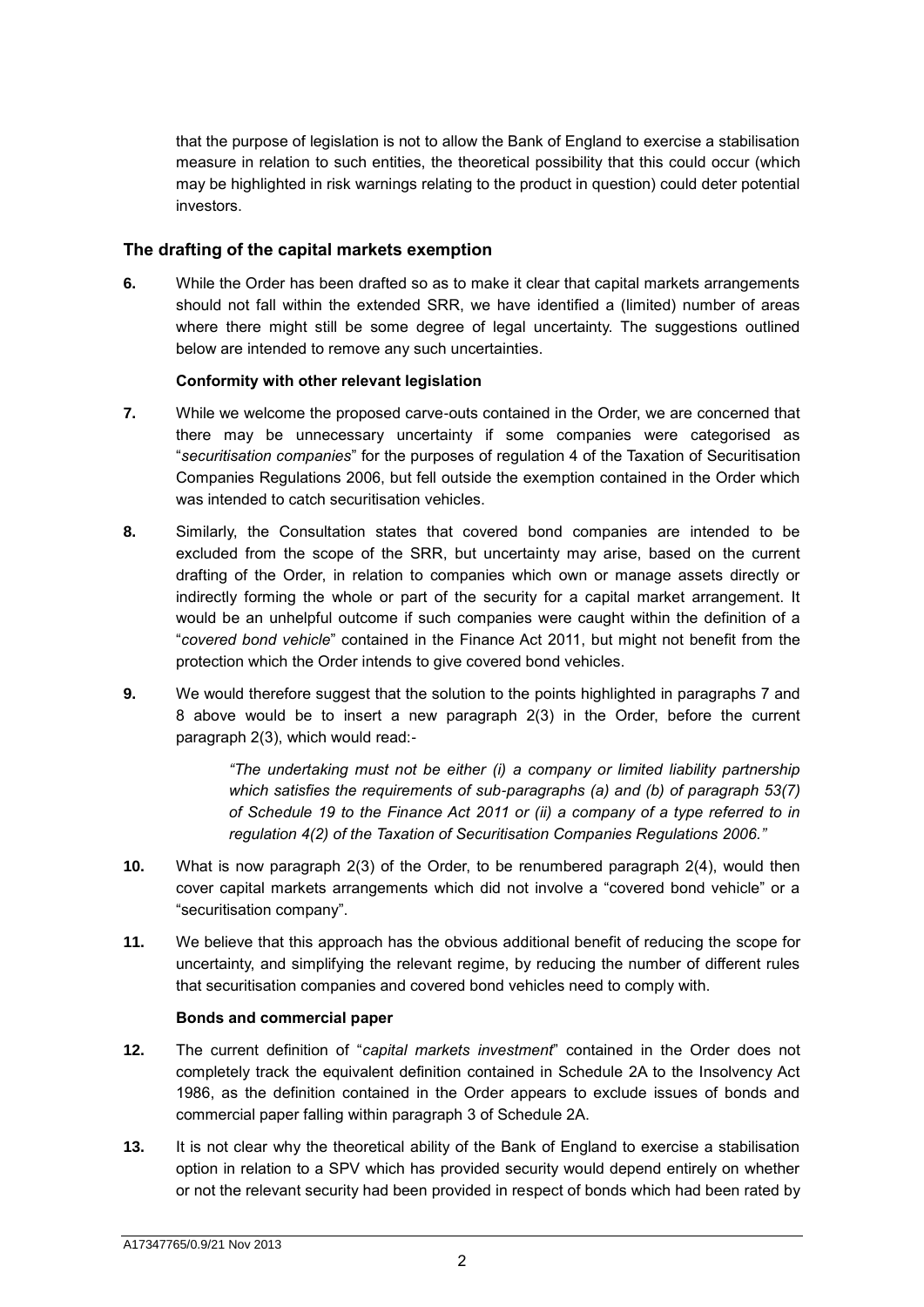a rating agency. As drafted, a SPV providing security in respect of bonds which are not rated, listed or admitted to trading (for example where bonds are issued to private placement investors) could be treated as a "banking group company" for the purposes of the Order, while a SPV which provided security for identical bonds which happen to be rated could not be treated as a bank group company and would therefore fall outside the scope of the SRR.

**14.** In order to avoid any uncertainty, and to ensure that money is not wasted in seeking an otherwise unnecessary rating for an instrument (in order to ensure that the SRR regime could not technically apply), it may be beneficial to include capital market investments falling within paragraph 3 of Schedule 2A within the definition of "*capital market investment*" contained in the Order.

#### **Issuers**

**15.** Paragraph 2(3) of the Order currently excludes from the extended SRR those providing guarantees or security in respect of capital market arrangements, but it does not expressly exclude the issuer of a capital market investment. We would therefore suggest that a new sub-paragraph (d) be added to paragraph 2(3), stating that an entity would also be excluded if its business was wholly or mainly "*to issue one or more capital market investments*".

#### **Multiple issues**

**16.** On many deals there is a single issue of capital market investments, but sometimes (especially under mortgage or credit card master trusts and covered bond programmes) there will be multiple issues over time. We would suggest that, to avoid any uncertainty, the carve-outs contained in paragraph 2(3) of the Order should be adjusted slightly to reflect this possibility (so that, for example, paragraph 2(3)(b) would read "*to guarantee the performance of obligations of a party or parties to one or more capital market arrangements*").

## **Multiple roles**

**17.** Paragraph 2(3) of the Order currently provides that an entity would fall outside the SRR if its business is "wholly or mainly… (b) to guarantee the performance of obligations of a party to a capital market arrangement; or (c) to provide security for the performance of obligations of a party to a capital market arrangement." This wording (and, in particular, the use of the word "or") potentially leaves open to doubt the position of an entity which both guarantees and provides security for the performance of the obligations of a party to a capital market arrangement. We would suggest that any unintentional uncertainty on this point could be resolved by amending the introductory sentence of paragraph 2(3), so that it reads "the business of the undertaking must not be wholly or mainly one or more of the following:-"

# **Other entities which it may be appropriate to exclude from the extended SRR**

## **Insurance companies**

**18.** The current drafting of the Order appears to permit an insurance undertaking which is a bank subsidiary to be treated as a "bank group company" for the purposes of the Order. This could give the misleading impression that the Bank of England might exercise a stabilisation power under Section 81 of the Banking Act 2009 in respect of that insurance undertaking.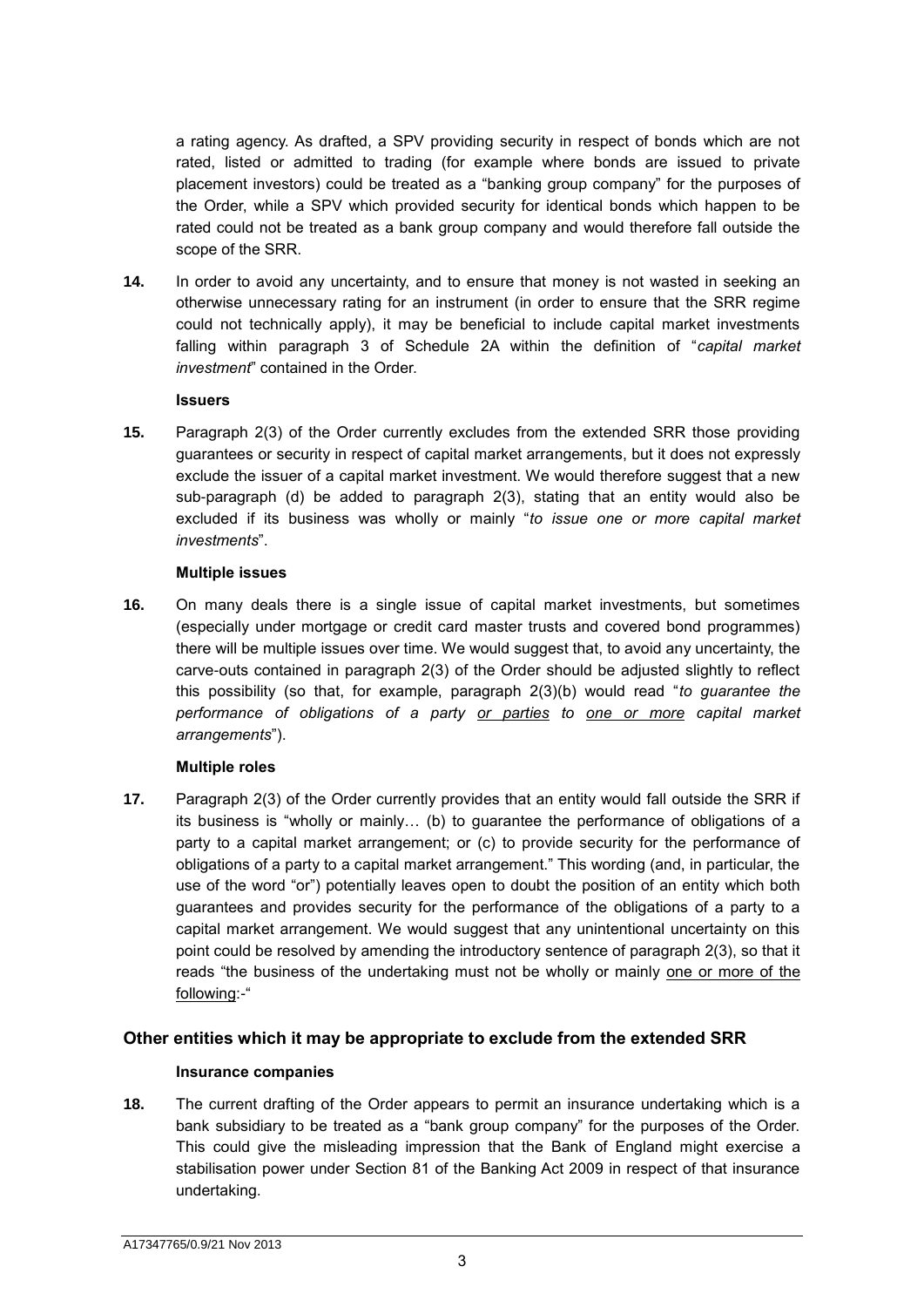**19.** Any suggestion that such stabilisation measures could apply to insurance undertakings could create uncertainty and prove an unhelpful distraction should that insurance undertaking have to make definitive statements about the possible application of the Order in connection with any future capital raising. While it would be possible to include statements in communications with potential investors, setting out the legal and practical reasons why the SRR should not extend to insurance undertakings, it may be easier simply to add a new sub-paragraph to paragraph 2(3) of the Order, stating that the extended SRR cannot apply to an insurance undertaking.

#### **Trustee/nominee companies**

**20.** We believe that it may be worth considering excluding bank subsidiaries whose business is wholly or mainly to act as a nominee or trustee company, holding client monies and assets separately from assets belonging to the bank. While stabilisation measures would not, in practice, be exercised in relation to such entities, there may be an argument for making this point clear in the Order, so that any such nominee or trustee company can unequivocally reassure its customers on this point, should the need arise.

#### **Warehouse companies**

**21.** The current draft exclusions do not catch pre-capital markets structures such as bankfunded warehouse companies. Warehouse companies are important for building up the stocks of assets to be securitised, and as such they are fundamental to maintaining confidence in the stability of the capital markets themselves.

#### **Other companies critical to securitisation**

**22.** In order to address the "warehouse company" point discussed at paragraph 21 above and also to ensure that all appropriate structures used in capital markets arrangements are caught by the exclusions, we believe that (to the extent such structures are not already excluded by virtue of other provisions of the Order, and our proposed amendment, as set out in paragraph 9 above, is not adopted) an entity which is either a "note-issuing company", an "asset-holding company", an "intermediate borrowing company" or a "warehouse company" within the meaning of the Taxation of Securitisation Companies Regulations 2006 should be expressly excluded from the scope of the SRR. We would, however, emphasise that our strong preference, and recommendation, would be to make the amendment described in paragraph 9 above.

21 November, 2013